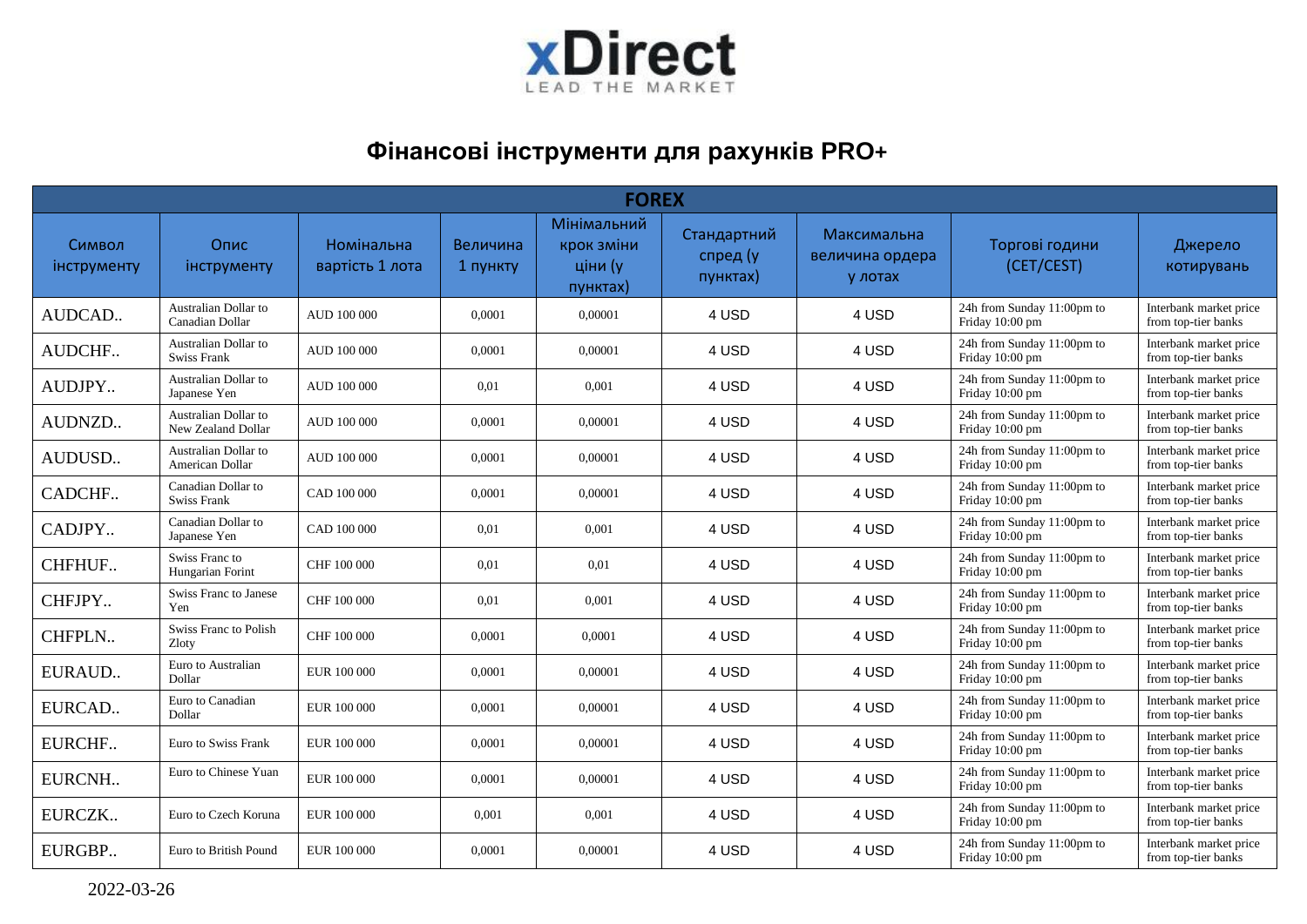

| EURHUF        | Euro to Hungarian<br>Forint                   | EUR 100 000 | 0,01   | 0,01    | 4 USD | 4 USD | 24h from Sunday 11:00pm to<br>Friday 10:00 pm      | Interbank market price<br>from top-tier banks |
|---------------|-----------------------------------------------|-------------|--------|---------|-------|-------|----------------------------------------------------|-----------------------------------------------|
| EURJPY        | Euro to Japanese Yen                          | EUR 100 000 | 0,01   | 0,001   | 4 USD | 4 USD | 24h from Sunday 11:00pm to<br>Friday 10:00 pm      | Interbank market price<br>from top-tier banks |
| EURMXN        | Euro to Mexican Peso                          | EUR 100 000 | 0,0001 | 0,0001  | 4 USD | 4 USD | 24h from Sunday 11:00pm to<br>Friday 10:00 pm      | Interbank market price<br>from top-tier banks |
| EURNOK        | Euro to Norwegian<br>Krone                    | EUR 100 000 | 0,0001 | 0,0001  | 4 USD | 4 USD | 24h from Sunday 11:00pm to<br>Friday 10:00 pm      | Interbank market price<br>from top-tier banks |
| EURNZD        | Euro to New Zeland<br>Dollar                  | EUR 100 000 | 0,0001 | 0,00001 | 4 USD | 4 USD | 24h from Sunday 11:00pm to<br>Friday 10:00 pm      | Interbank market price<br>from top-tier banks |
| EURPLN        | Euro to Polish Zloty                          | EUR 100 000 | 0,0001 | 0,0001  | 4 USD | 4 USD | 24h from Sunday 11:00pm to<br>Friday 10:00 pm      | Interbank market price<br>from top-tier banks |
| EURRON        | Euro to Romanian New<br>Leu                   | EUR 100 000 | 0,0001 | 0,0001  | 4 USD | 4 USD | $8:00$ am - 7:00 pm                                | Interbank market price<br>from top-tier banks |
| EURRUB        | Euro to Russian Ruble                         | EUR 100 000 | 0,0001 | 0,0001  | 4 USD | 4 USD | 7:00 am $-$ 5:00 pm CET 8:00 am<br>$-6:00$ pm CEST | Interbank market price<br>from top-tier banks |
| EURSEK        | Euro to Swedish Krona                         | EUR 100 000 | 0,0001 | 0,0001  | 4 USD | 4 USD | 24h from Sunday 11:00pm to<br>Friday 10:00 pm      | Interbank market price<br>from top-tier banks |
| EURTRY        | Euro to Turkish Lira                          | EUR 100 000 | 0,0001 | 0,00001 | 4 USD | 4 USD | 24h from Sunday 11:00pm to<br>Friday 10:00 pm      | Interbank market price<br>from top-tier banks |
| EURUSD        | Euro to American<br>Dollar                    | EUR 100 000 | 0,0001 | 0,00001 | 4 USD | 4 USD | 24h from Sunday 11:00pm to<br>Friday 10:00 pm      | Interbank market price<br>from top-tier banks |
| EURZAR        | Euro to South African<br>Rand                 | EUR 100 000 | 0,0001 | 0,0001  | 4 USD | 4 USD | 24h from Sunday 11:00pm to<br>Friday 10:00 pm      | Interbank market price<br>from top-tier banks |
| <b>GBPAUD</b> | <b>British Pound to</b><br>Australian Dollar  | GBP 100 000 | 0,0001 | 0,00001 | 4 USD | 4 USD | 24h from Sunday 11:00pm to<br>Friday 10:00 pm      | Interbank market price<br>from top-tier banks |
| GBPCAD        | <b>British Pound to</b><br>Canadian Dollar    | GBP 100 000 | 0,0001 | 0,00001 | 4 USD | 4 USD | 24h from Sunday 11:00pm to<br>Friday 10:00 pm      | Interbank market price<br>from top-tier banks |
| GBPCHF        | <b>British Pound to Swiss</b><br>Frank        | GBP 100 000 | 0,0001 | 0,00001 | 4 USD | 4 USD | 24h from Sunday 11:00pm to<br>Friday 10:00 pm      | Interbank market price<br>from top-tier banks |
| GBPJPY        | <b>British Pound to</b><br>Japanese Yen       | GBP 100 000 | 0,01   | 0,001   | 4 USD | 4 USD | 24h from Sunday 11:00pm to<br>Friday 10:00 pm      | Interbank market price<br>from top-tier banks |
| GBPMXN        | <b>British Pound to</b><br>Mexican Peso       | GBP 100 000 | 0,0001 | 0,0001  | 4 USD | 4 USD | 24h from Sunday 11:00pm to<br>Friday 10:00 pm      | Interbank market price<br>from top-tier banks |
| GBPNZD        | <b>British Pound to New</b><br>Zealand Dollar | GBP 100 000 | 0,0001 | 0,00001 | 4 USD | 4 USD | 24h from Sunday 11:00pm to<br>Friday 10:00 pm      | Interbank market price<br>from top-tier banks |
| <b>GBPPLN</b> | British Pound to Polish<br>Zloty              | GBP 100 000 | 0,0001 | 0,0001  | 4 USD | 4 USD | 24h from Sunday 11:00pm to<br>Friday 10:00 pm      | Interbank market price<br>from top-tier banks |
| GBPUSD        | <b>British Pound to</b><br>American Dollar    | GBP 100 000 | 0,0001 | 0,00001 | 4 USD | 4 USD | 24h from Sunday 11:00pm to<br>Friday 10:00 pm      | Interbank market price<br>from top-tier banks |
| GBPZAR        | <b>British Pound to South</b><br>African Rand | GBP 100 000 | 0,0001 | 0,0001  | 4 USD | 4 USD | 24h from Sunday 11:00pm to<br>Friday 10:00 pm      | Interbank market price<br>from top-tier banks |

2022-03-26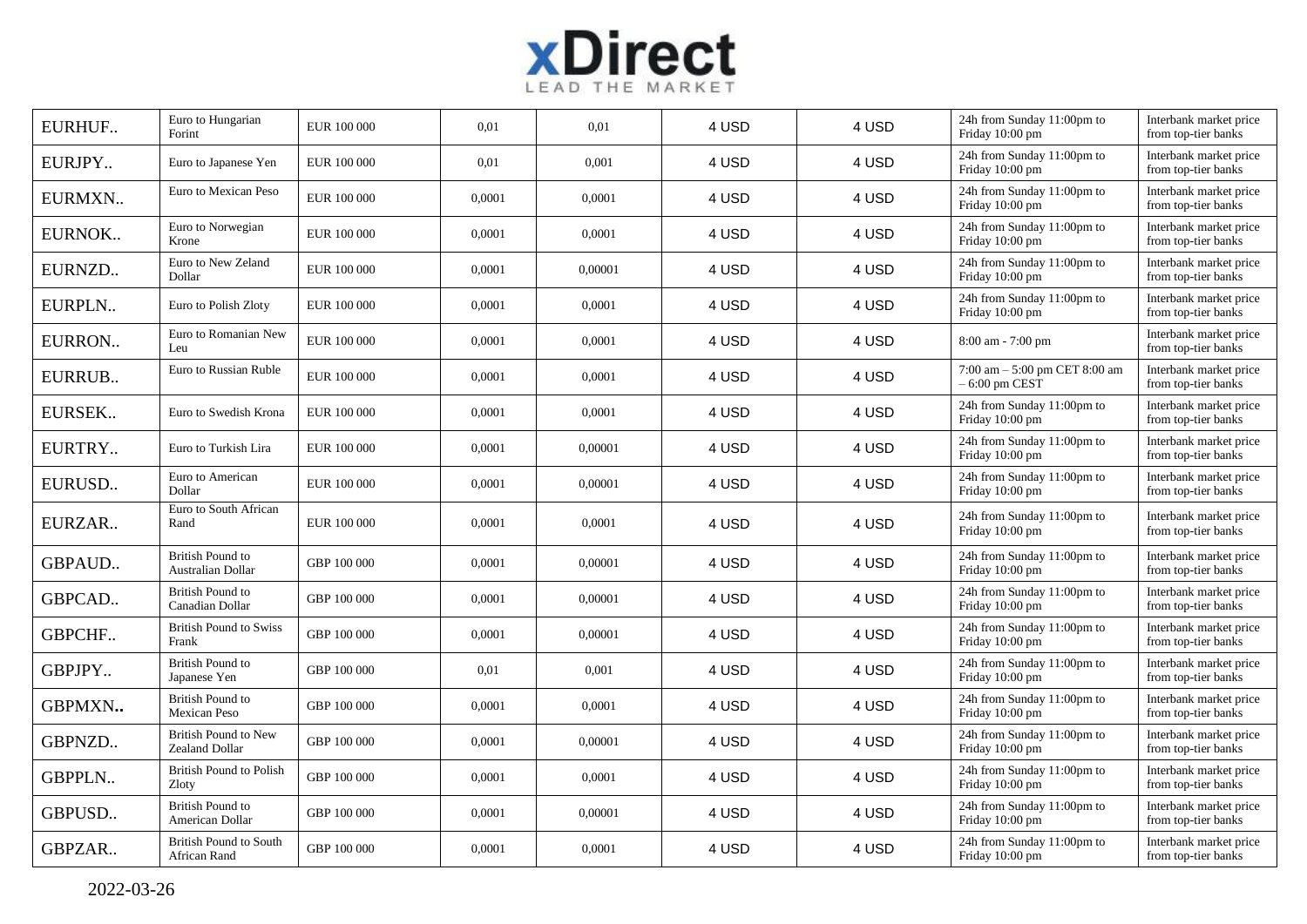

| NZDCAD        | New Zealand Dollar to<br>Canadian Dollar    | NZD 100 000        | 0,0001 | 0.00001 | 4 USD | 4 USD | 24h from Sunday 11:00pm to<br>Friday 10:00 pm          | Interbank market price<br>from top-tier banks |
|---------------|---------------------------------------------|--------------------|--------|---------|-------|-------|--------------------------------------------------------|-----------------------------------------------|
| NZDCHF        | New Zealand Dollar to<br><b>Swiss Frank</b> | NZD 100 000        | 0.0001 | 0.00001 | 4 USD | 4 USD | 24 h from Sunday 11:00 pm to<br>Friday 10:00 pm        | Interbank market price<br>from top-tier banks |
| NZDJPY        | New Zealand Dollar to<br>Japanese Yen       | NZD 100 000        | 0,01   | 0,001   | 4 USD | 4 USD | 24h from Sunday 11:00 pm to<br>Friday 10:00 pm         | Interbank market price<br>from top-tier banks |
| NZDUSD        | New Zealand Dollar to<br>American Dollar    | NZD 100 000        | 0,0001 | 0,00001 | 4 USD | 4 USD | 24h from Sunday 11:00 pm to<br>Friday 10:00 pm         | Interbank market price<br>from top-tier banks |
| <b>USDBRL</b> | American Dollar to<br><b>Brazilian Real</b> | <b>USD 100 000</b> | 0,0001 | 0,0001  | 4 USD | 4 USD | 1:05 pm - 7:00 pm (CET),<br>2:05 pm - 8:00 pm (CEST)   | Interbank market price<br>from top-tier banks |
| <b>USDCAD</b> | American Dollar to<br>Canadian Dollar       | <b>USD 100 000</b> | 0,0001 | 0,00001 | 4 USD | 4 USD | 24h from Sunday 11:00pm to<br>Friday 10:00 pm          | Interbank market price<br>from top-tier banks |
| USDCHF        | American Dollar to<br><b>Swiss Frank</b>    | <b>USD 100 000</b> | 0,0001 | 0,00001 | 4 USD | 4 USD | 24h from Sunday 11:00pm to<br>Friday 10:00 pm          | Interbank market price<br>from top-tier banks |
| <b>USDCLP</b> | American Dollar to<br>Chilean Peso          | <b>USD 100 000</b> | 0.01   | 0,01    | 4 USD | 4 USD | 01:00 pm - 5:45 pm CET;<br>03:00 pm - 7:45 pm CEST     | Interbank market price<br>from top-tier banks |
| <b>USDCHN</b> | American Dollar to<br>Chinese Yuan          | <b>USD 100 000</b> | 0,0001 | 0,00001 | 4 USD | 4 USD | 24h from Sunday 11:00pm to<br>Friday 10:00 pm          | Interbank market price<br>from top-tier banks |
| <b>USDCZK</b> | American Dollar to<br>Czech Korona          | <b>USD 100 000</b> | 0,001  | 0,001   | 4 USD | 4 USD | 24h from Sunday 11:00 pm to<br>Friday 10:00 pm         | Interbank market price<br>from top-tier banks |
| <b>USDHUF</b> | American Dollar to<br>Hungarian Forint      | <b>USD 100 000</b> | 0,01   | 0,01    | 4 USD | 4 USD | 24h from Sunday 11:00 pm to<br>Friday 10:00 pm         | Interbank market price<br>from top-tier banks |
| USDJPY        | American Dollar to<br>Japanese Yen          | <b>USD 100 000</b> | 0,01   | 0,001   | 4 USD | 4 USD | 24h from Sunday 11:00 pm to<br>Friday 10:00 pm         | Interbank market price<br>from top-tier banks |
| <b>USDMXN</b> | American Dollar to<br>Mexican Peso          | <b>USD 100 000</b> | 0,0001 | 0,0001  | 4 USD | 4 USD | 24h from Sunday 11:00 pm to<br>Friday 10:00 pm         | Interbank market price<br>from top-tier banks |
| <b>USDNOK</b> | American Dollar to<br>Norwegian Krone       | <b>USD 100 000</b> | 0,0001 | 0,0001  | 4 USD | 4 USD | 24h from Sunday 11:00 pm to<br>Friday 10:00 pm         | Interbank market price<br>from top-tier banks |
| <b>USDPLN</b> | American Dollar to<br>Polish Zloty          | <b>USD 100 000</b> | 0,0001 | 0,0001  | 4 USD | 4 USD | 24h from Sunday 11:00pm to<br>Friday 10:00 pm          | Interbank market price<br>from top-tier banks |
| <b>USDRON</b> | American Dollar to<br>Romanian New Leu      | <b>USD 100 000</b> | 0,0001 | 0,0001  | 4 USD | 4 USD | 8:00 am - 7:00 pm                                      | Interbank market price<br>from top-tier banks |
| <b>USDRUB</b> | American Dollar to<br>Russian Ruble         | <b>USD 100 000</b> | 0,0001 | 0,0001  | 4 USD | 4 USD | $7:00$ am – $5:00$ pm CET $8:00$ am<br>$-6:00$ pm CEST | Interbank market price<br>from top-tier banks |
| <b>USDSEK</b> | American Dollar to<br>Swedish Krona         | <b>USD 100 000</b> | 0,0001 | 0,0001  | 4 USD | 4 USD | 24h from Sunday 11:00pm to<br>Friday 10:00 pm          | Interbank market price<br>from top-tier banks |
| <b>USDTRY</b> | American Dollar to<br>Turkish Lira          | <b>USD 100 000</b> | 0,0001 | 0,00001 | 4 USD | 4 USD | 24h from Sunday 11:00pm to<br>Friday 10:00 pm          | Interbank market price<br>from top-tier banks |
| USDZAR        | American Dollar to<br>South African Rand    | <b>USD 100 000</b> | 0,0001 | 0,0001  | 4 USD | 4 USD | 24h from Sunday 11:00pm to<br>Friday 10:00 pm          | Interbank market price<br>from top-tier banks |
|               |                                             |                    |        |         |       |       |                                                        |                                               |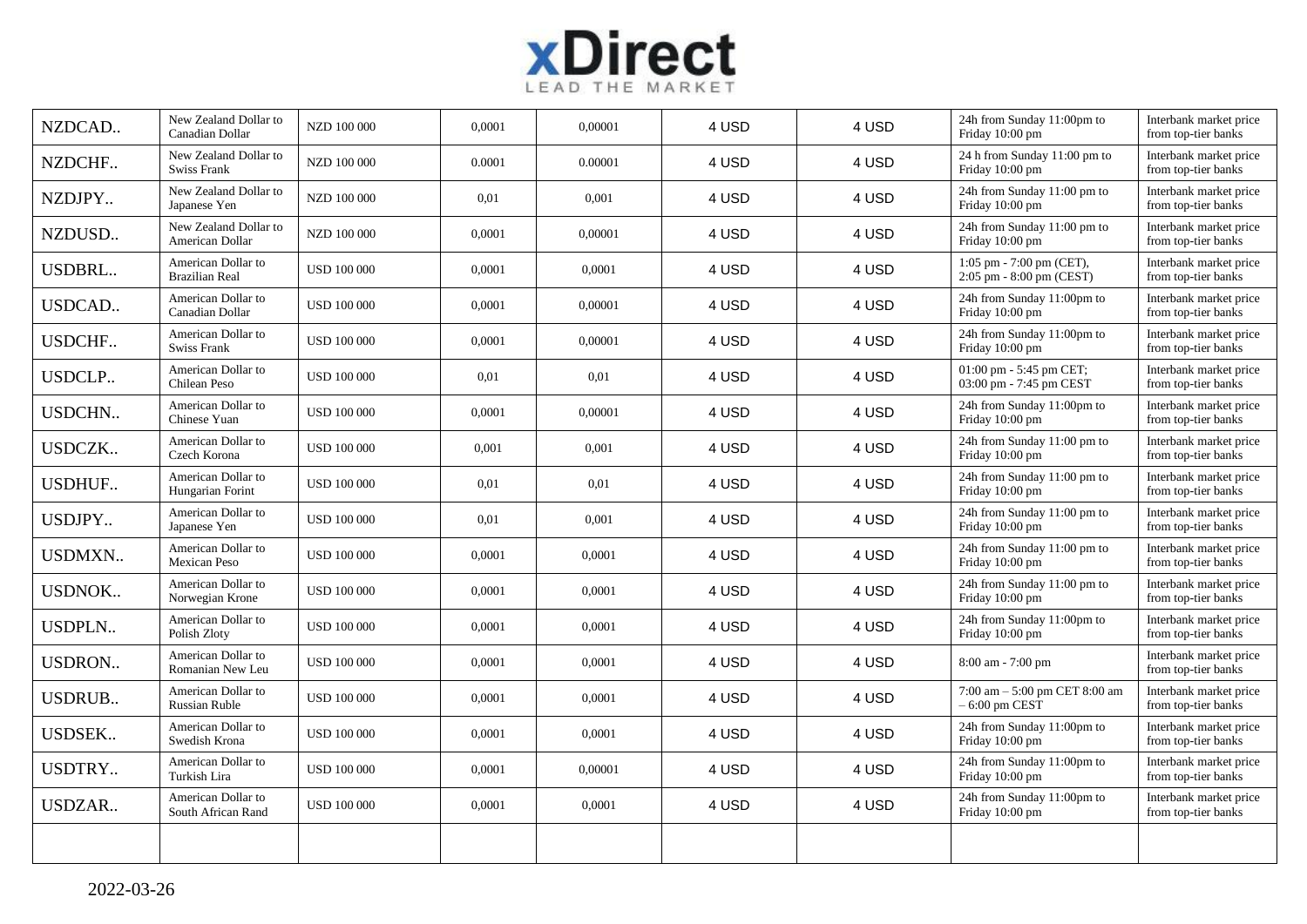

| <b>INDICES</b>        |                                                                                                                                                                 |                                     |                      |                                                  |                                     |                                           |                                                                                                                                      |                       |  |  |  |
|-----------------------|-----------------------------------------------------------------------------------------------------------------------------------------------------------------|-------------------------------------|----------------------|--------------------------------------------------|-------------------------------------|-------------------------------------------|--------------------------------------------------------------------------------------------------------------------------------------|-----------------------|--|--|--|
| Символ<br>інструменту | Опис інструменту                                                                                                                                                | Номінальна<br>вартість 1<br>лота    | Величина<br>1 пункту | Мінімальний<br>крок зміни<br>ціни (у<br>пунктах) | Стандартний<br>спред (у<br>пунктах) | Максимальна<br>величина ордера<br>у лотах | Торгові години<br>(CET/CEST)                                                                                                         | Джерело<br>котирувань |  |  |  |
| AUS200                | Instrument, which price is<br>based on quotations of the<br>contract for index<br>reflecting 200 largest<br>Australian stocks quoted<br>on<br>organized market. | Futures con-tract<br>level * USD 25 |                      | $\mathbf{1}$                                     | 4 USD                               | 4 USD                                     | 00:05am - 6:30am and 7:15am<br>- 9:00pm(CET); 2:05am -<br>8:30am and 9:15am - 11:00 pm<br>(CEST)                                     | Organized market      |  |  |  |
| <b>AUT20</b>          | Instrument, which price is<br>based on quotations of the<br>contract for index<br>reflecting 20 larg- est<br>Austrian stocks quoted on<br>orga-nized market     | Instrument level<br>* EUR 10        |                      |                                                  | 4 USD                               | 4 USD                                     | $09:10am - 5:00pm$                                                                                                                   | Organized market      |  |  |  |
| BRAComp               | Instrument, which price is<br>based on quotations of the<br>contract for index<br>reflecting largest Brazilian<br>stocks quoted on orga-<br>nized market.       | Futures con-tract<br>level * USD 2  |                      | $\mathbf{1}$                                     | 4 USD                               | 4 USD                                     | 1:05 am - 9:55 pm CET 2:05 pm -<br>10:55 pm CEST Friday till 10:00<br>pm                                                             | Organized market      |  |  |  |
| CHNComp               | Instrument, which price is<br>based on quotations of the<br>contract for index<br>reflecting largest Chinese<br>stocks quoted on orga-<br>nized market.         | Futures con-tract<br>level * USD 10 |                      |                                                  | 4 USD                               | 4 USD                                     | 2:20am - 5:00am; 6:35am -<br>9:15am; $10:20$ am -<br>20:00pm(CET); 3:20am - 6:00am;<br>7:35am - 10:15am; 11:20am -<br>21:00pm (CEST) | Organized market      |  |  |  |
| CZKCASH               | Instrument, which price is<br>based on quotations of the<br>contract for index<br>reflecting largest Czech<br>stocks quoted on orga-<br>nized market.           | Index level * USD<br>100            | 0,1                  | 0,1                                              | 4 USD                               | 4 USD                                     | 9:20am - 4:00pm                                                                                                                      | Organized market      |  |  |  |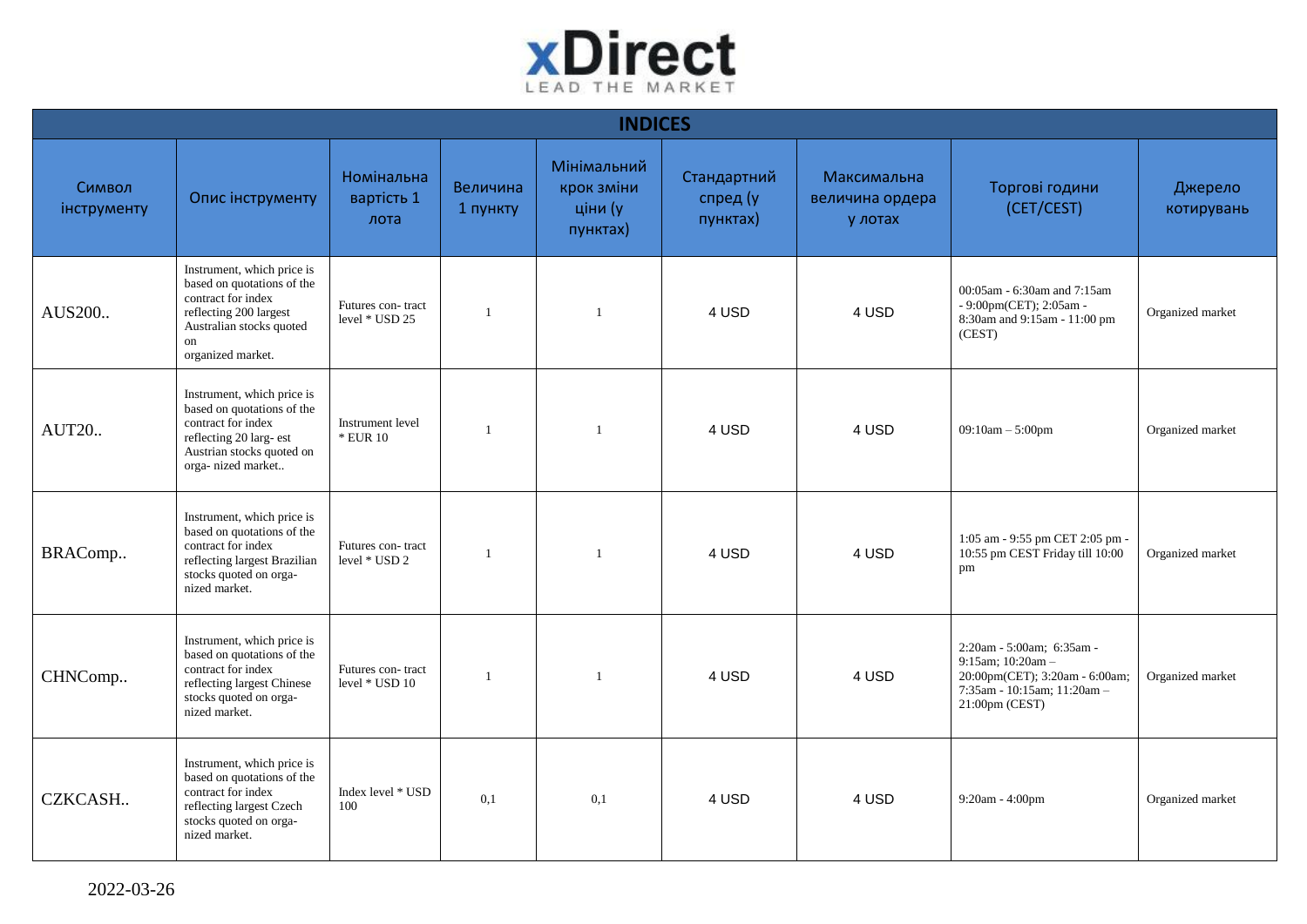

| DE30         | Instrument, which price is<br>based on quotations of the<br>contract for index<br>reflecting 30 larg- est<br>German stocks quoted on<br>orga-nized market.  | Futures con-tract<br>level * EUR 25 | 0,1          | 0,1          | 4 USD | 4 USD | 1:15 am - 10:00 pm CET, 2:15<br>$am - 10:00$ pm CEST                                                                         | Organized market |
|--------------|-------------------------------------------------------------------------------------------------------------------------------------------------------------|-------------------------------------|--------------|--------------|-------|-------|------------------------------------------------------------------------------------------------------------------------------|------------------|
| EU50         | Instrument, which price is<br>based on quotations of the<br>contract for index<br>reflecting 50 larg- est<br>European stocks quoted on<br>organized market. | Futures con-tract<br>level * EUR 10 | 0,1          | 0,1          | 4 USD | 4 USD | 1:15 am - 10:00 pm CET, 2:15<br>am - 10:00 pm CEST                                                                           | Organized market |
| <b>FRA40</b> | Instrument, which price is<br>based on quotations of the<br>contract for index<br>reflecting 40 larg- est<br>French stocks quoted on<br>orga- nized market. | Futures con-tract<br>level * EUR 10 | 0,1          | 0,1          | 4 USD | 4 USD | 8:00am - 10:00pm                                                                                                             | Organized market |
| HKComp       | Instrument, which price is<br>based on quotations of the<br>contract for index<br>reflecting largest Hong<br>Kong stocks quoted on<br>orga-nized market.    | Futures con-tract<br>level * USD 5  | -1           | -1           | 4 USD | 4 USD | 2:20am - 5:00am 6:35am -<br>9:15am 10:20am -20:00pm<br>(CET) 3:20am - 6:00am 7:35am -<br>10:15am 11:20am - 21:00pm<br>(CEST) | Organized market |
| HUNComp*     | Instrument, which price is<br>based on quotations of the<br>contract for index<br>reflecting largest<br>Hungarian stocks quoted<br>on orga- nized market.   | Futures con-tract<br>level * USD 5  | $\mathbf{1}$ | $\mathbf{1}$ | 4 USD | 4 USD | 9:10am - 5:00pm                                                                                                              | Organized market |
| INDIA50      | Instrument, which price is<br>based on quotations of the<br>contract for index<br>reflecting 50 larg- est<br>Indian stocks quoted on<br>orga-nized market.  | Futures con-tract<br>level * USD 20 | 0,1          | 0,1          | 4 USD | 4 USD | 4:50am - 11:00(CET); 5:50am -<br>12:00am(CEST)                                                                               | Organized market |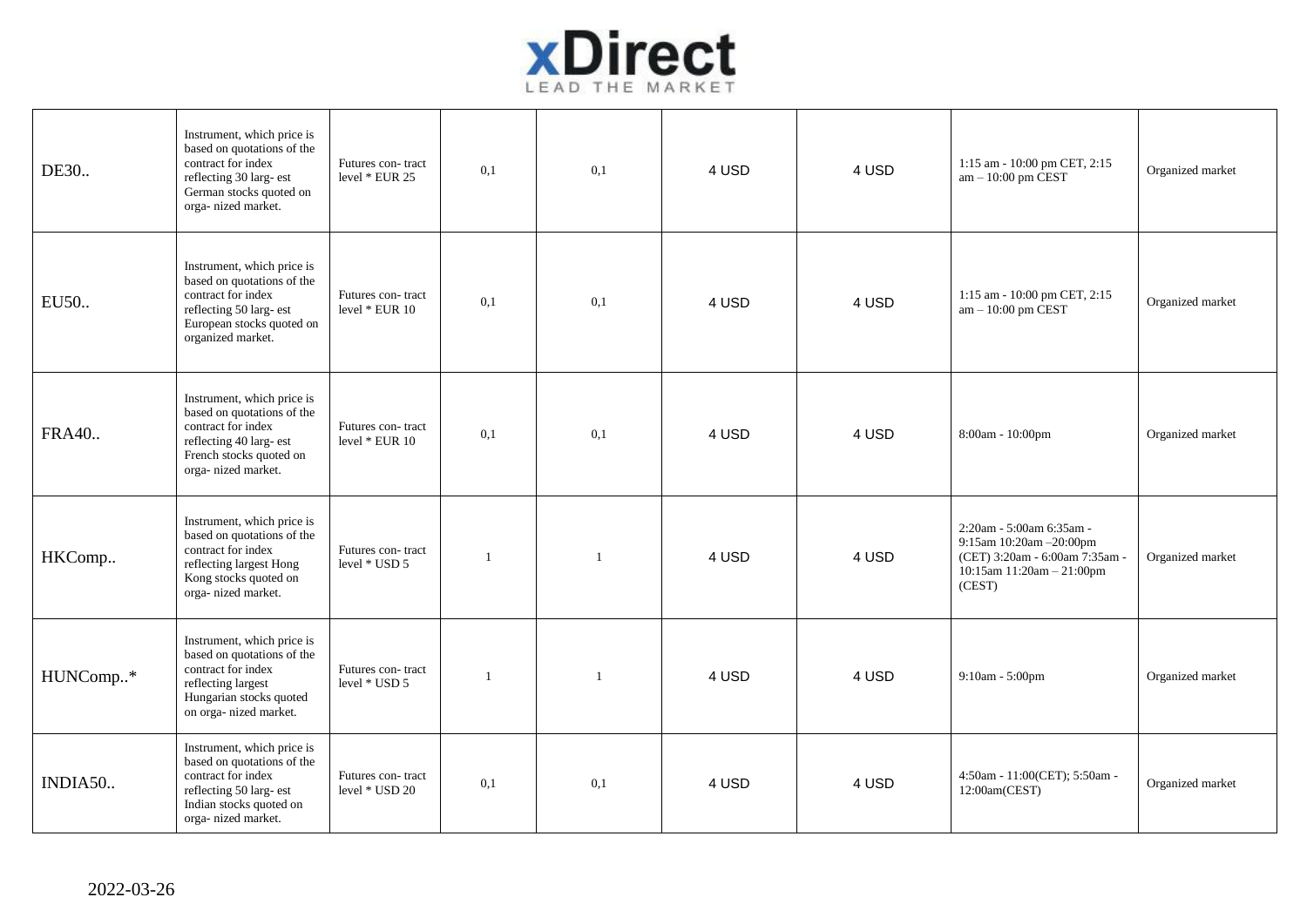

| ITA40        | Intrument which price is<br>based on quotations of the<br>index reflecting 40 largest<br>Italian stocks quoted on<br>organized market.                              | Instrument Price *<br>EUR <sub>5</sub> | $\overline{1}$ | $\mathbf{1}$ | 4 USD | 4 USD | 9:00 am $-8:30$ pm                                                                           | Organized market |
|--------------|---------------------------------------------------------------------------------------------------------------------------------------------------------------------|----------------------------------------|----------------|--------------|-------|-------|----------------------------------------------------------------------------------------------|------------------|
| JAP225       | Instrument, which price is<br>based on quotations of the<br>contract for index<br>reflecting 225 largest<br>Japanese stocks quoted on<br>organized market.          | Futures con-tract<br>level * USD 10    | $\overline{1}$ | $\mathbf{1}$ | 4 USD | 4 USD | 1:05am - 7:10am and 8:35am -<br>5:00pm (CET); 2:05am - 8:10am<br>and 9:35am - 6:00pm (CEST)  | Organized market |
| KOSP200      | Instrument, which price is<br>based on quotations of the<br>contract for index<br>reflecting 200 largest<br>South Korean stocks<br>quoted on orga-<br>nized market. | Futures con-tract<br>level * USD 500   | 0,1            | 0,1          | 4 USD | 4 USD | 1:05am - 7:10am (CET); 2:05am<br>$-8:10$ am (CEST)                                           | Organized market |
| MEXComp      | Instrument, which price is<br>based on quotations of the<br>contract for index<br>reflecting largest Mexican<br>stocks quoted on orga-<br>nized market.             | Futures con-tract<br>level * USD 3     |                | -1           | 4 USD | 4 USD | 3:30 pm $-$ 9:00 pm (CET)                                                                    | Organized market |
| <b>NED25</b> | Instrument, which price is<br>based on quotations of the<br>contract for index<br>reflecting 25 larg- est<br>Netherlands stocks quoted<br>on organized market.      | Futures con-tract<br>level $*$ EUR 200 | 0.01           | 0.01         | 4 USD | 4 USD | 8:00 am - 10:00 pm                                                                           | Organized market |
| <b>RUS50</b> | Instrument, which price is<br>based on quotations of the<br>contract for index<br>reflecting 50 larg- est<br>Russian stocks quoted on<br>orga-<br>nized market.     | Futures con-tract<br>level * USD 100   | 0,1            | 0,1          | 4 USD | 4 USD | 8:05am - 4:45pm and 5:05pm -<br>9:50pm (CET); 9:05am - 5:45pm<br>and 6:05pm - 10:50pm (CEST) | Organized market |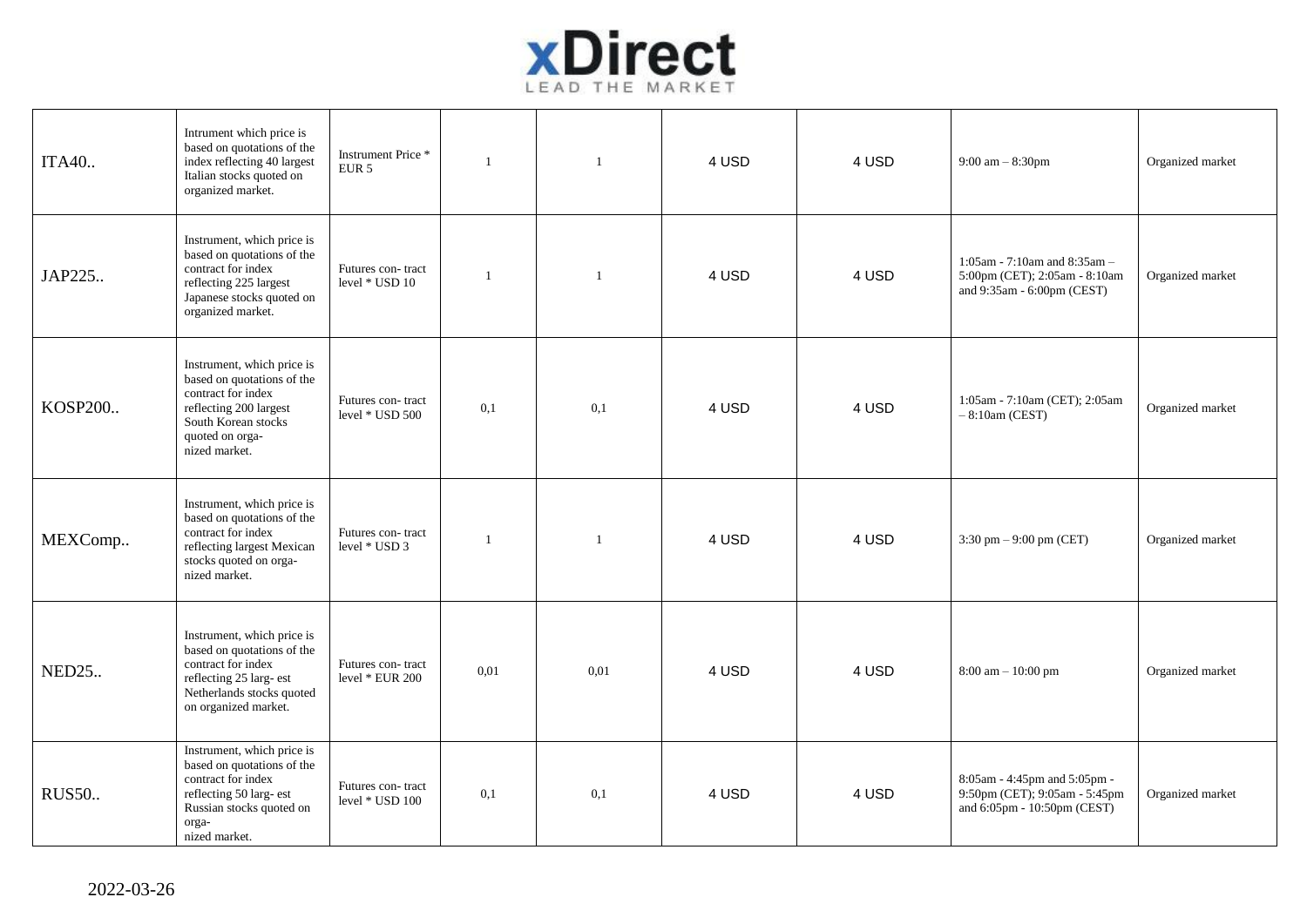

| SPA35        | Instrument, which price is<br>based on quotations of the<br>contract for index<br>reflecting 35 larg- est<br>Spanish stocks quoted on<br>orga-nized market.                 | Futures con-tract<br>level * EUR 10   | $\mathbf{1}$   | $\mathbf{1}$ | 4 USD | 4 USD | 8:00am - 8:00pm                                                      | Organized market |
|--------------|-----------------------------------------------------------------------------------------------------------------------------------------------------------------------------|---------------------------------------|----------------|--------------|-------|-------|----------------------------------------------------------------------|------------------|
| <b>SUI20</b> | Instrument, which price is<br>based on quotations of the<br>contract for index<br>reflecting 20 larg- est<br>Swiss stocks quoted on<br>orga- nized market.                  | Futures con-tract<br>level * USD 20   | $\overline{1}$ | $\mathbf{1}$ | 4 USD | 4 USD | 8:00am - 10:00pm                                                     | Organized market |
| UK100        | Instrument, which price is<br>based on quotations of the<br>contract for index<br>reflecting 100 largest UK<br>stocks quoted on orga-<br>nized market.                      | Futures con-tract<br>level $*$ GBP 10 | 0,1            | 0,1          | 4 USD | 4 USD | 2:00am-10:00pm                                                       | Organized market |
| US100        | Instrument, which price is<br>based on quotations of the<br>contract for index<br>reflecting 100 largest<br>American technology<br>stocks quoted on orga-<br>nized market.  | Futures con-tract<br>level * USD 20   | 0.01           | 0,01         | 4 USD | 4 USD | 00:05am - 10:15pm and 10:30pm<br>$-11:00$ pm Friday till $10:00$ pm  | Organized market |
| US30         | Instrument, which price is<br>based on quotations of the<br>contract for index<br>reflecting 30 larg- est<br>American industrial stocks<br>quoted on orga-<br>nized market. | Futures con-tract<br>level * USD 5    | 1              | -1           | 4 USD | 4 USD | 00:05am - 10:15pm and 10:30pm<br>$-11:00$ pm Friday till 10:00 pm    | Organized market |
| US500        | Instrument, which price is<br>based on quotations of the<br>contract for index<br>reflecting 500 largest<br>American stocks quoted on<br>the American<br>regulated market.  | Futures con-tract<br>level * USD 50   | 0,1            | 0,1          | 4 USD | 4 USD | 00:05am - 10:15pm and 10:30<br>pm - 11:00 pm Friday till 10:00<br>pm | Organized market |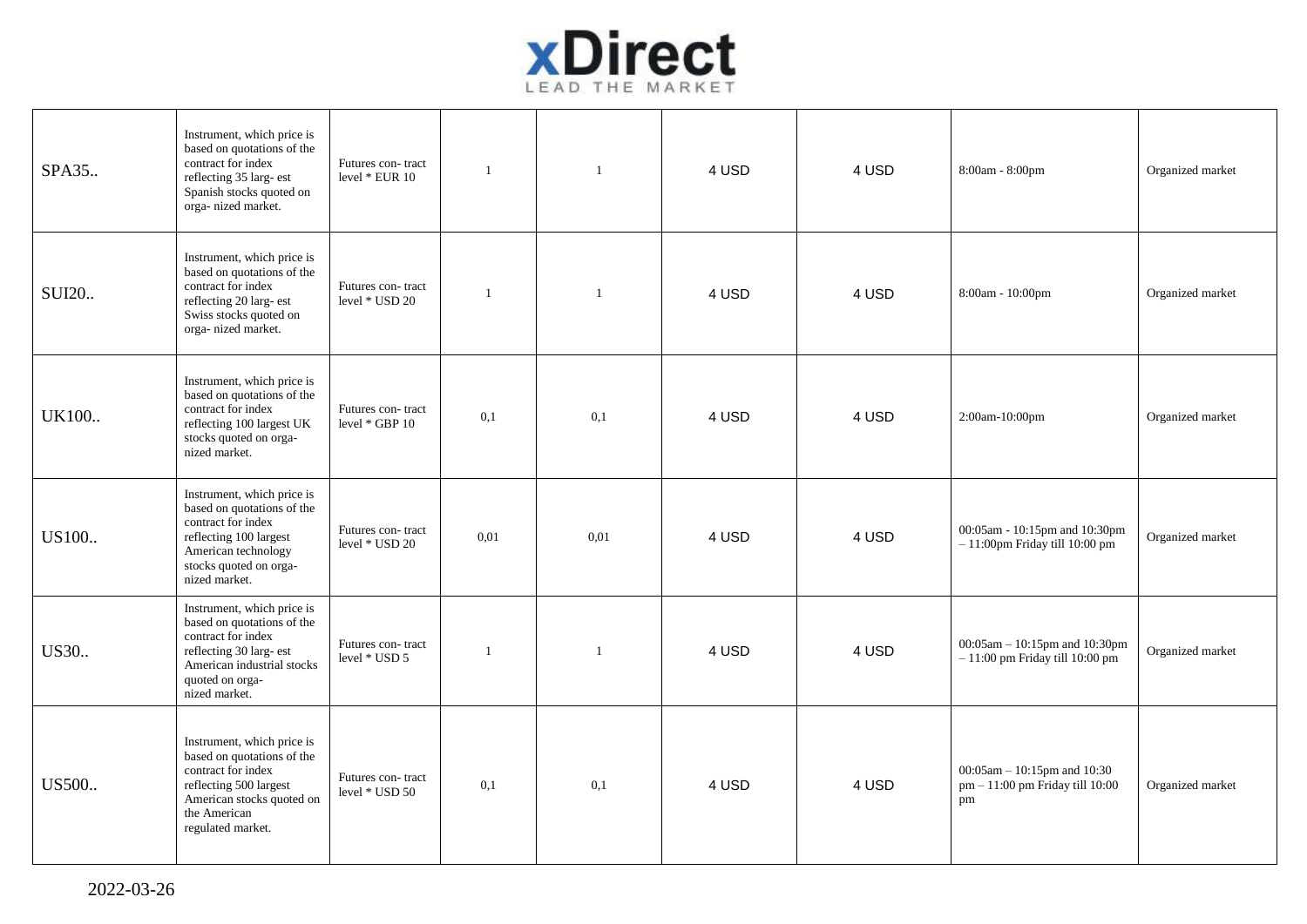

| US2000 | Instrument, which price is<br>based on quotations of the<br>contract for index<br>reflecting 2000 smallest<br>American stocks quoted on<br>organized market.                              | Futures con-tract<br>level * USD 200  | 0,1          | 0,1   | 4 USD | 4 USD | 00:05am - 11:00pm<br>Friday till 10:00 pm | Organized market |
|--------|-------------------------------------------------------------------------------------------------------------------------------------------------------------------------------------------|---------------------------------------|--------------|-------|-------|-------|-------------------------------------------|------------------|
| USDIDX | Instrument, which price is<br>based on quotations of the<br>contract for index<br>reflecting the value of the<br>United States dollar rela-<br>tive to a basket of<br>foreign currencies. | Instrument level<br>$\,^*$ USD 1000   | 0,001        | 0,001 | 4 USD | 4 USD | 2:00am - 11:00pm                          | Organized market |
| VIX.   | Instrument, which price is<br>based on quotations of the<br>contract for volatility index<br>quoted on organized<br>market                                                                | Futures contract<br>level * USD 4000  | $\mathbf{1}$ | 0.01  | 4 USD | 4 USD | 0:00am - 10:15pm Friday till<br>10:00 pm  | Organized market |
| VOLX   | Instrument, which price is<br>based on quotations of the<br>contract for volatil- ity<br>index quoted on organized<br>market.                                                             | Futures con-tract<br>level * USD 4000 | 0,01         | 0,01  | 4 USD | 4 USD | 0:00am - 10:15pm Friday till<br>10:00 pm  | Organized market |
| VSTOXX | Instrument which price is<br>based on quotations of the<br>contract for VSTOXX<br>quoted on organized<br>market                                                                           | Instrument level *<br><b>EUR 100</b>  | 1            | 0,01  | 4 USD | 4 USD | 01:10 am - 10:00 pm                       | Organized market |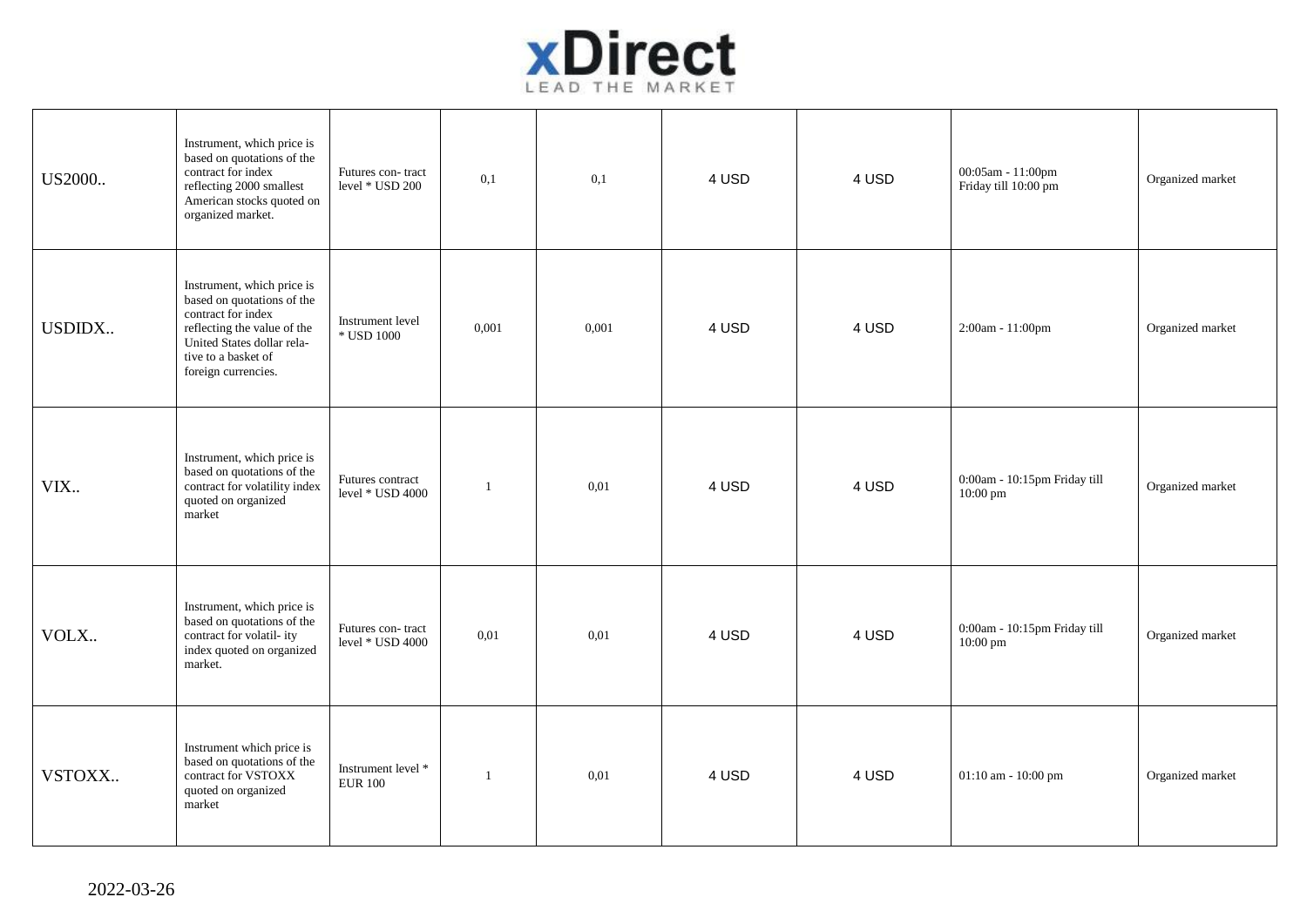

| W20                   | Instrument, which price is<br>based on quotations of the<br>contract for index<br>reflecting 20 larg- est<br>Polish stocks quoted on<br>orga-<br>nized market.                      | Futures con-tract<br>level * PLN 20       | 0,1                  | 0,1                                              | 4 USD                               | 4 USD                                     | 8:45am - 4:50pm              | Organized market      |  |  |  |  |
|-----------------------|-------------------------------------------------------------------------------------------------------------------------------------------------------------------------------------|-------------------------------------------|----------------------|--------------------------------------------------|-------------------------------------|-------------------------------------------|------------------------------|-----------------------|--|--|--|--|
|                       | <b>COMMODITIES</b>                                                                                                                                                                  |                                           |                      |                                                  |                                     |                                           |                              |                       |  |  |  |  |
| Символ<br>інструменту | Опис<br>інструменту                                                                                                                                                                 | Номінальна<br>вартість 1 лота             | Величина<br>1 пункту | Мінімальний<br>крок зміни<br>ціни (у<br>пунктах) | Стандартний<br>спред (у<br>пунктах) | Максимальна<br>величина ордера<br>у лотах | Торгові години<br>(CET/CEST) | Джерело<br>котирувань |  |  |  |  |
| ALUMINIUM             | Instrument, which price<br>is based on quotations<br>of the current price of<br>Aluminium quoted on<br>organized market.                                                            | Price of one ton of<br>aluminium * USD 50 |                      | $\overline{1}$                                   | 4 USD                               | 4 USD                                     | 8:30am - 7:30pm              | Organized market      |  |  |  |  |
| BUND10Y               | Instrument, which price<br>is based on quotations<br>of the contract for long<br>term debt securi-ties<br>issued by Fereral<br>Republic of Germany<br>quoted on organized<br>market | 10-year bond price *<br><b>USD 1000</b>   | 0.01                 | 0.01                                             | 4 USD                               | 4 USD                                     | 8:05am - 10:00pm             | Organized market      |  |  |  |  |
| CATTLE                | Instrument which price<br>is based on quotations<br>of the contract for<br>Feeder Cattle quoted on<br>organized market                                                              | Instrument level * USD<br>400             | $\overline{1}$       | 0,001                                            | 4 USD                               | 4 USD                                     | 03:30 pm $-$ 08:05 pm        | Organized market      |  |  |  |  |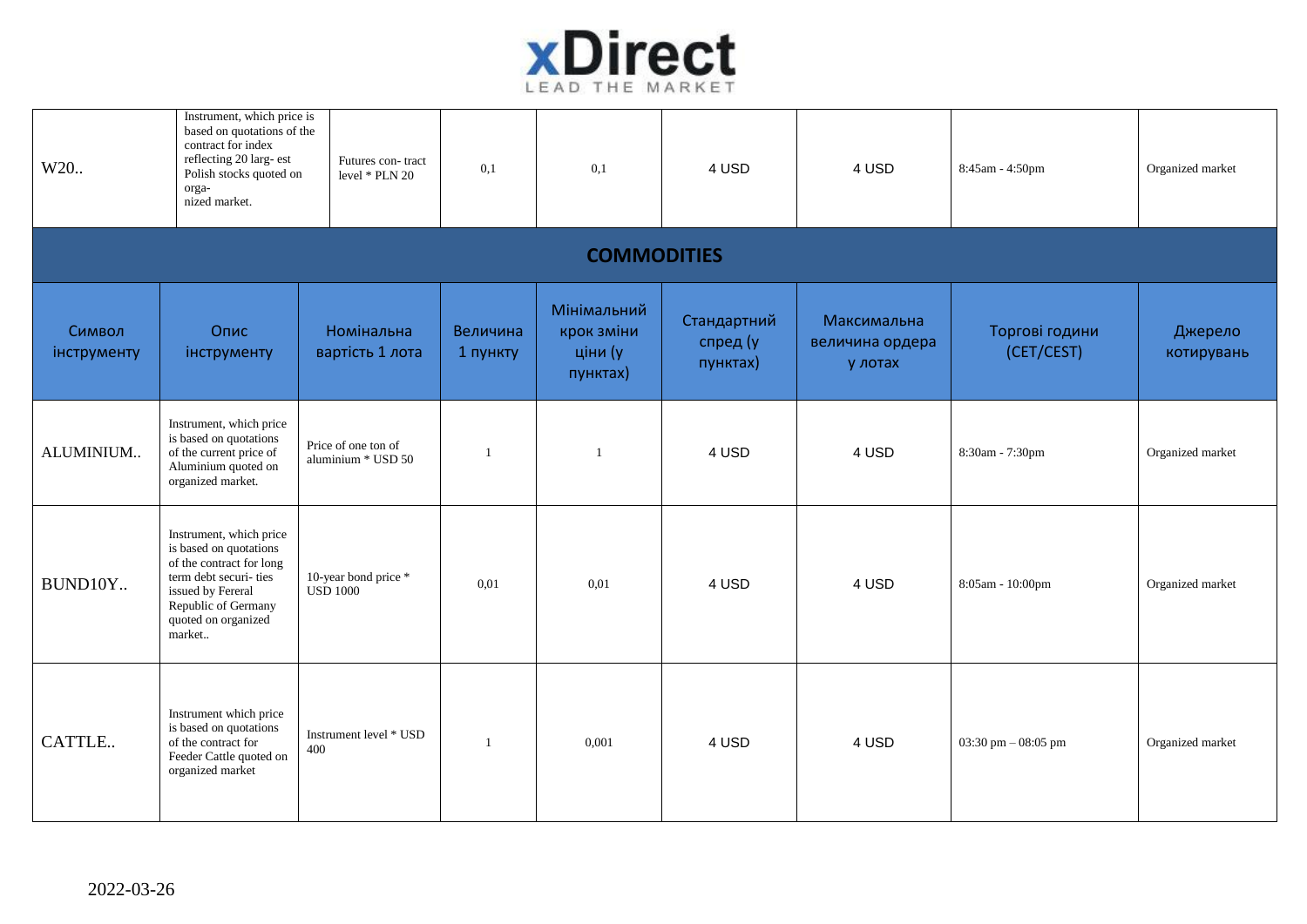

| COCOA    | Instrument, which price<br>is based on quotations<br>of the contract for<br>Cocoa quoted on orga-<br>nized market.                | Instrument level<br>$\,^*$ USD 10            | $\overline{1}$ | $\overline{1}$ | 4 USD | 4 USD | 10:45 am - 7:30 pm                     | Organized market |
|----------|-----------------------------------------------------------------------------------------------------------------------------------|----------------------------------------------|----------------|----------------|-------|-------|----------------------------------------|------------------|
| COFFEE   | Instrument, which price<br>is based on quotations<br>of the contract for<br>Coffee quoted on orga-<br>nized market.               | Price of 100 pounds of<br>coffee * USD 2000  | 0,01           | 0,01           | 4 USD | 4 USD | 10:15am - 7:30pm                       | Organized market |
| COPPER   | Instrument, which price<br>is based on quotations<br>of the current price of<br>Copper quoted on<br>organized market.             | Price of one ton of<br>copper * USD 30       | $\mathbf{1}$   | $\mathbf{1}$   | 4 USD | 4 USD | 8:30am - 7:30pm                        | Organized market |
| CORN     | Instrument, which price<br>is based on quotations<br>of the contract for Corn<br>quoted on orga-nized<br>market.                  | Price of 100 bushels of<br>corn<br>* USD 500 | 0.01           | 0,01           | 4 USD | 4 USD | 2:05am - 2:45pm and 3:35am -<br>8:00pm | Organized market |
| COTTON   | Instrument, which price<br>is based on quotations<br>of the contract for<br>Cotton quoted on orga-<br>nized market.               | Price of 100 pounds of<br>cotton * USD 500   | 0.01           | 0.01           | 4 USD | 4 USD | 8:30am - 8:20pm                        | Organized market |
| EMISS    | Instrument, which price<br>is based on quotations<br>of the contract for CO2<br>Emission rights quoted.                           | Futures con-tract level *<br><b>USD 5000</b> | 0.01           | 0.01           | 4 USD | 4 USD | $8:05am - 6:00pm$                      | Organized market |
| GASOLINE | Instrument which price<br>is based on quotations<br>of the contract for<br>Gasoline quoted on the<br>American regulated<br>market | Futures contract level *<br><b>USD 420</b>   | 0.01           | 0.01           | 4 USD | 4 USD | $00:00am - 11:00pm$                    | Organized market |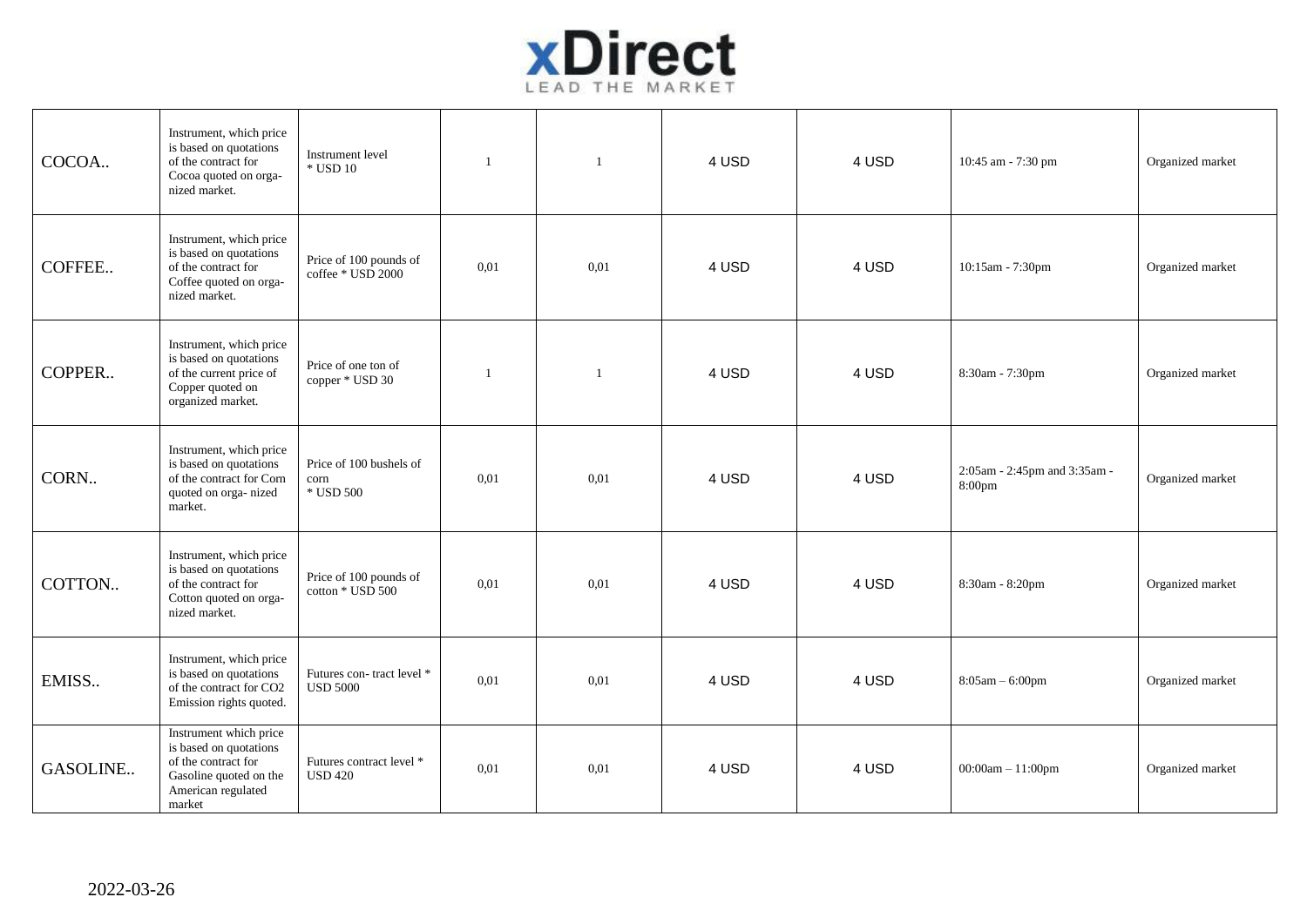

| GOLD     | Instrument, which price<br>is based on quotations<br>of troy ounce of Gold<br>on the interbank market.                                        | Price of the gold troy<br>ounce * USD 100                               | 0,01         | 0,01  | 4 USD | 4 USD | 00:00 am - 11:00 pm                                   | Interbank market price<br>from top-tier banks |
|----------|-----------------------------------------------------------------------------------------------------------------------------------------------|-------------------------------------------------------------------------|--------------|-------|-------|-------|-------------------------------------------------------|-----------------------------------------------|
| LEANHOGS | Instrument which price<br>is based on quotations<br>of the contract for Lean<br>Hog quoted on<br>organized market                             | Instrument level * USD<br>400                                           | $\mathbf{1}$ | 0,001 | 4 USD | 4 USD | 03:30 pm $-$ 08:05 pm                                 | Organized market                              |
| LSGASOIL | Instrument which price<br>is based on quotations<br>of the contract for Low<br>Sulphur Gas Oil quoted<br>on the European<br>regulated market. | Futures contract level *<br><b>USD 100</b>                              | 0,01         | 0,01  | 4 USD | 4 USD | $02:00am - 00:00am$                                   | Organized market                              |
| NATGAS   | Instrument, which price<br>is based on quotations<br>of the contract for Natu-<br>ral Gas quoted on<br>organized market.                      | Price of one thousand<br>square feet of the natural<br>gas * USD 30 000 | 0,001        | 0,001 | 4 USD | 4 USD | 00:00am - 11:00pm                                     | Organized market                              |
| NICKEL   | Instrument, which price<br>is based on quotations<br>of the current price of<br>Nickel quoted on<br>organized market.                         | Price of one ton of<br>nickel * USD 10                                  | 1            |       | 4 USD | 4 USD | 8:30am - 7:30pm                                       | Organized market                              |
| OILs     | Instrument, which price<br>is based on quotations<br>of the current price of<br><b>Brent Crude OIL</b><br>quoted on orga-nized<br>market.     | Price of one barrel of<br>Brent crude oil * USD<br>1000                 | 0,01         | 0.01  | 4 USD | 4 USD | 2:05am - 11:00pm (Friday till<br>$10:00 \text{ pm}$ ) | Organized market                              |
| OIL.WTI  | Instrument, which price<br>is based on quotations<br>of the current price of<br>WTI Crude OIL quoted<br>on orga- nized market.                | Price of one barrel Wti<br>crude oil * USD 1000                         | 0,01         | 0,01  | 4 USD | 4 USD | 0:05 am - 11:00 pm Friday till<br>10:00 pm            | Organized market                              |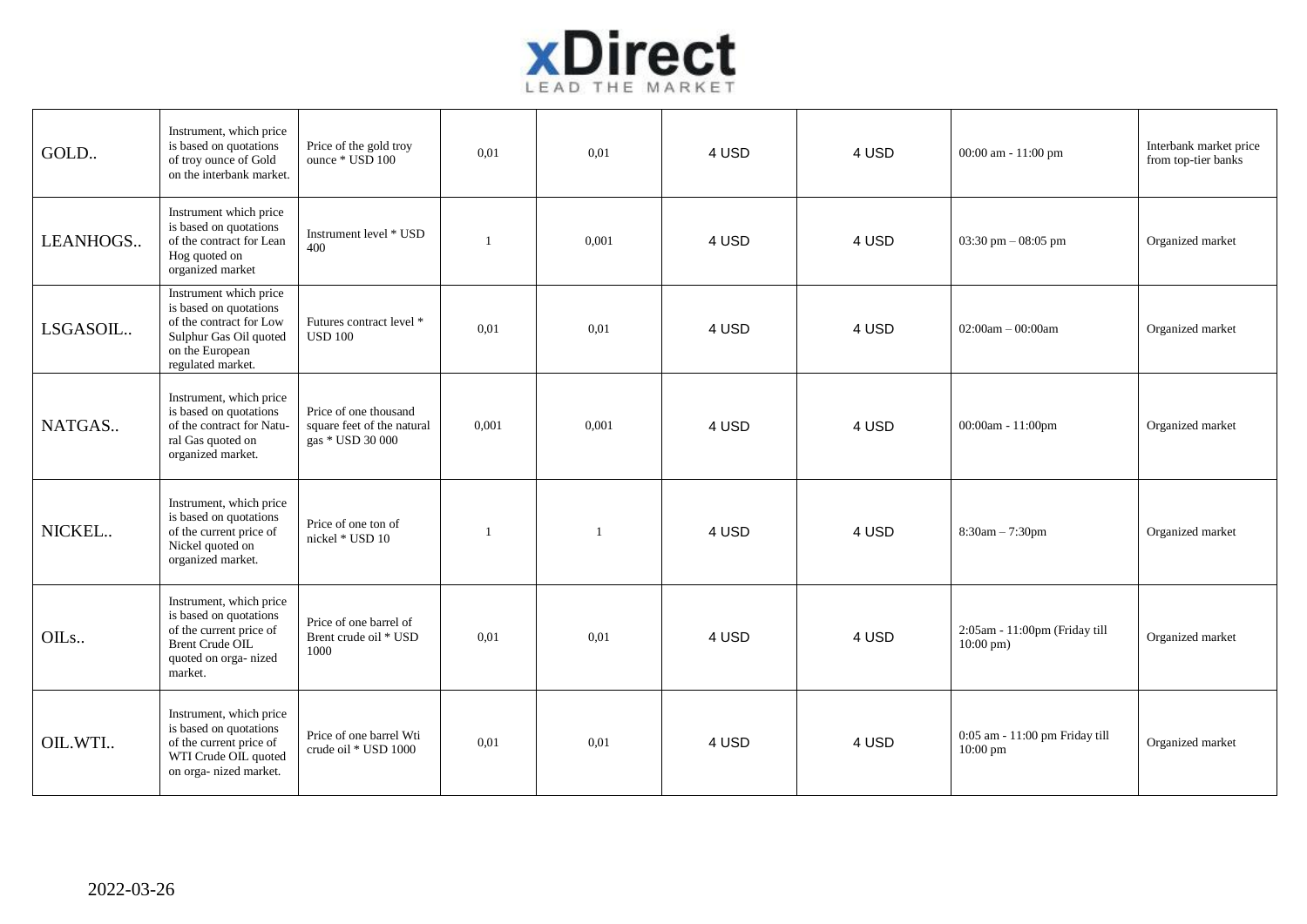

| PALLADIUM | Instrument, which price<br>is based on quotations<br>of troy ounce of<br>Palladium on the<br>interbank market.                                                                           | Price of one barrel Wti<br>crude oil * USD 1000 | 0,01         | 0.01  | 4 USD | 4 USD | 00:00am - 11:00 pm                        | Interbank market price<br>from top-tier banks |
|-----------|------------------------------------------------------------------------------------------------------------------------------------------------------------------------------------------|-------------------------------------------------|--------------|-------|-------|-------|-------------------------------------------|-----------------------------------------------|
| PLATINUM  | Instrument, which price<br>is based on quotations<br>of troy ounce of<br>Platinum on the<br>interbank market.                                                                            | Price of the platinum<br>troy ounce * USD 150   | 0,1          | 0,1   | 4 USD | 4 USD | 00:00am - $11:00$ pm                      | Interbank market price<br>from top-tier banks |
| SCHATZ2Y  | Instrument, which price<br>is based on quotations<br>of the contract for medi-<br>um term debt securities<br>issued by Fereral<br>Republic of Germany<br>quot- ed on organized<br>market | 2-year bond price * USD<br>1000                 | 0.01         | 0,01  | 4 USD | 4 USD | 8:05am - 10:00pm                          | Organized market                              |
| SILVER    | Instrument, which price<br>is based on quotations<br>of troy ounce of Silver<br>on the interbank market.                                                                                 | Price of the silver troy<br>ounce<br>* USD 5000 | 0,001        | 0,001 | 4 USD | 4 USD | 00:00am - 11:00pm                         | Interbank market price<br>from top-tier banks |
| SOYBEAN   | Instrument, which price<br>is based on quotations<br>of the contract for Soy<br>bean quoted on<br>organized market.                                                                      | Price of 100 bushels of<br>soybean * USD 300    | 0.01         | 0,01  | 4 USD | 4 USD | 02:05am - 02:45pm and 3:35pm -<br>08:00pm | Organized market                              |
| SOYOIL    | Instrument which price<br>is based on quotations<br>of the contract for<br>Soybean Oil quoted on<br>organized marke                                                                      | Instrument level * USD<br>600                   | $\mathbf{1}$ | 0.01  | 4 USD | 4 USD | 02:00 am - 08:20 pm                       | Organized market                              |
| SUGAR     | Instrument, which price<br>is based on quotations<br>of the contract for Sugar<br>quoted on orga-nized<br>market.                                                                        | Price of 100 pounds of<br>sugarcane * USD 1120  | 0,01         | 0.01  | 4 USD | 4 USD | 9:30am - 07:00pm                          | Organized market                              |